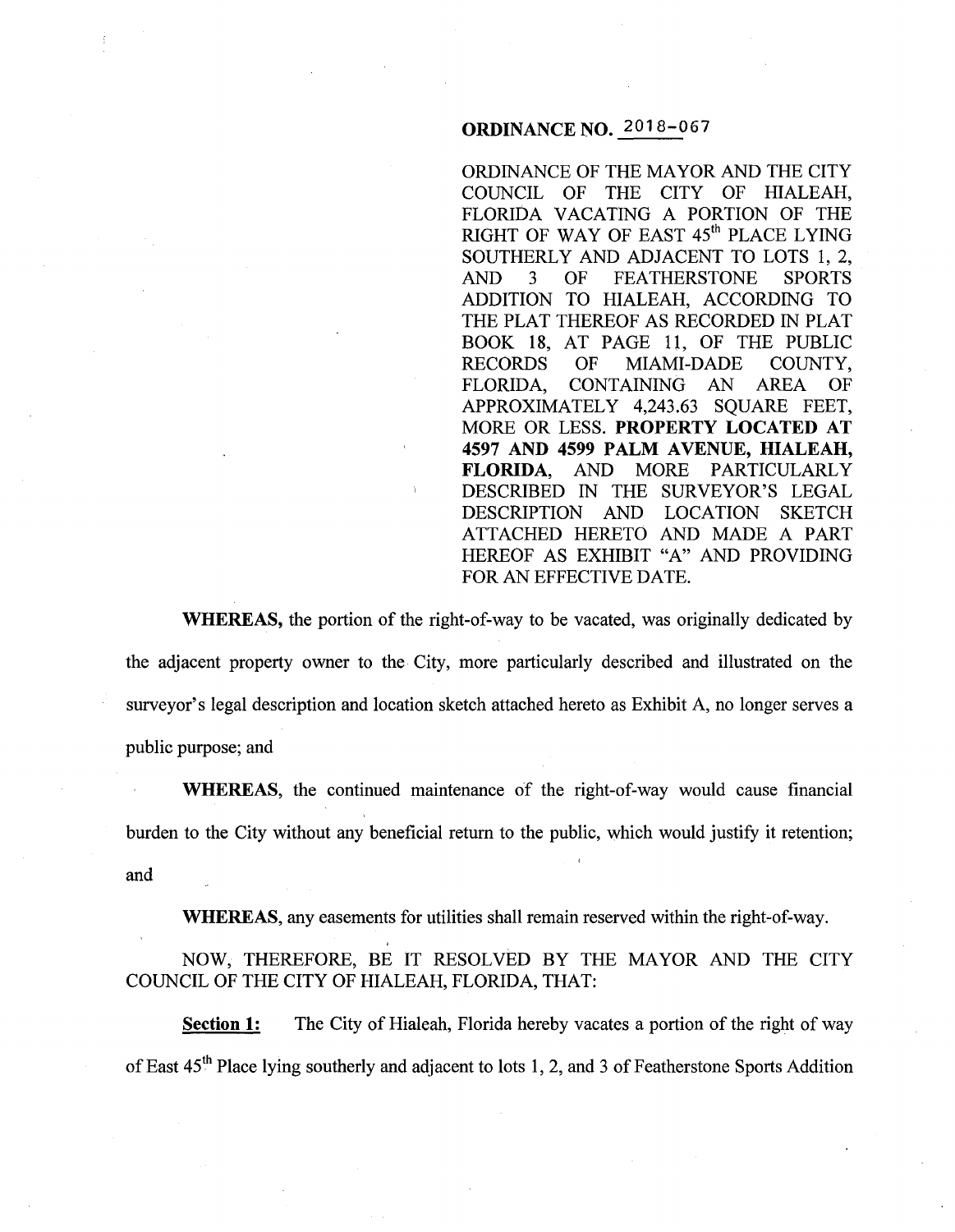# Ordinance No. 2018-067 Page 2

to Hialeah, according to the plat thereof as recorded in plat book 18, at page 11, of the public records of Miami-Dade County, Florida, containing an area of approximately 4,243.63 square feet, more or less, Property located at 4597 and 4599 Palm Avenue, Hialeah, Florida, and more particularly described in the surveyor's legal description and location sketch attached hereto and made a part hereof as "Exhibit A".

Section 2: Any easements for utilities shall remain reserved within the right-of-way.

### Section 3: Effective Date.

This ordinance shall become effective when passed by the City Council of the City of Hialeah, Florida, upon signature of the Mayor of the City of Hialeah or at the next regularly scheduled City Council meeting if the Mayor's' signature is withheld or if the City Council overrides the Mayor's veto.

| ovullats the integer s velo.                                                                                                                                                           |                                                                                                                                                                                                     |
|----------------------------------------------------------------------------------------------------------------------------------------------------------------------------------------|-----------------------------------------------------------------------------------------------------------------------------------------------------------------------------------------------------|
|                                                                                                                                                                                        | PASSED AND ADOPTED this <sup>28</sup> day of August<br>. 2018.                                                                                                                                      |
| THE FOREGOING ORDINANCE<br>OF THE CITY OF HIALEAH WAS<br><b>PUBLISHED IN ACCOPIDANCE</b><br><b>WITH THE PROVISIONS OF</b><br><b>FLORIDA STATUTE 166.041</b><br>PRIOR TO FINAL READING. | Wviah Casals-Muñoz<br><b>Council President</b>                                                                                                                                                      |
| Attest/<br>Marbely Kratjo, City Clerk                                                                                                                                                  | Approved on this $\overline{5}$ day of September-<br>$\lesssim 2018$ .<br>Mayor Carlos Hernandez                                                                                                    |
| Approved as to form and legal sufficiency:<br>Lorena E. Bravo, City Attorney                                                                                                           | Ordinance was adopted by a 4-0-3 vote with Councilmembers,<br>Casáls-Munoz, Hernandez, Caragol, and Cue-Fuente voting "Yes"<br>and with Councilmembers Zogby, Lozano and Garcia-Martinez<br>absent. |
| S:\DJ\ORDINANCES\Vacating Right of Way 4595 and 4599 Palm Avenue development.docx                                                                                                      |                                                                                                                                                                                                     |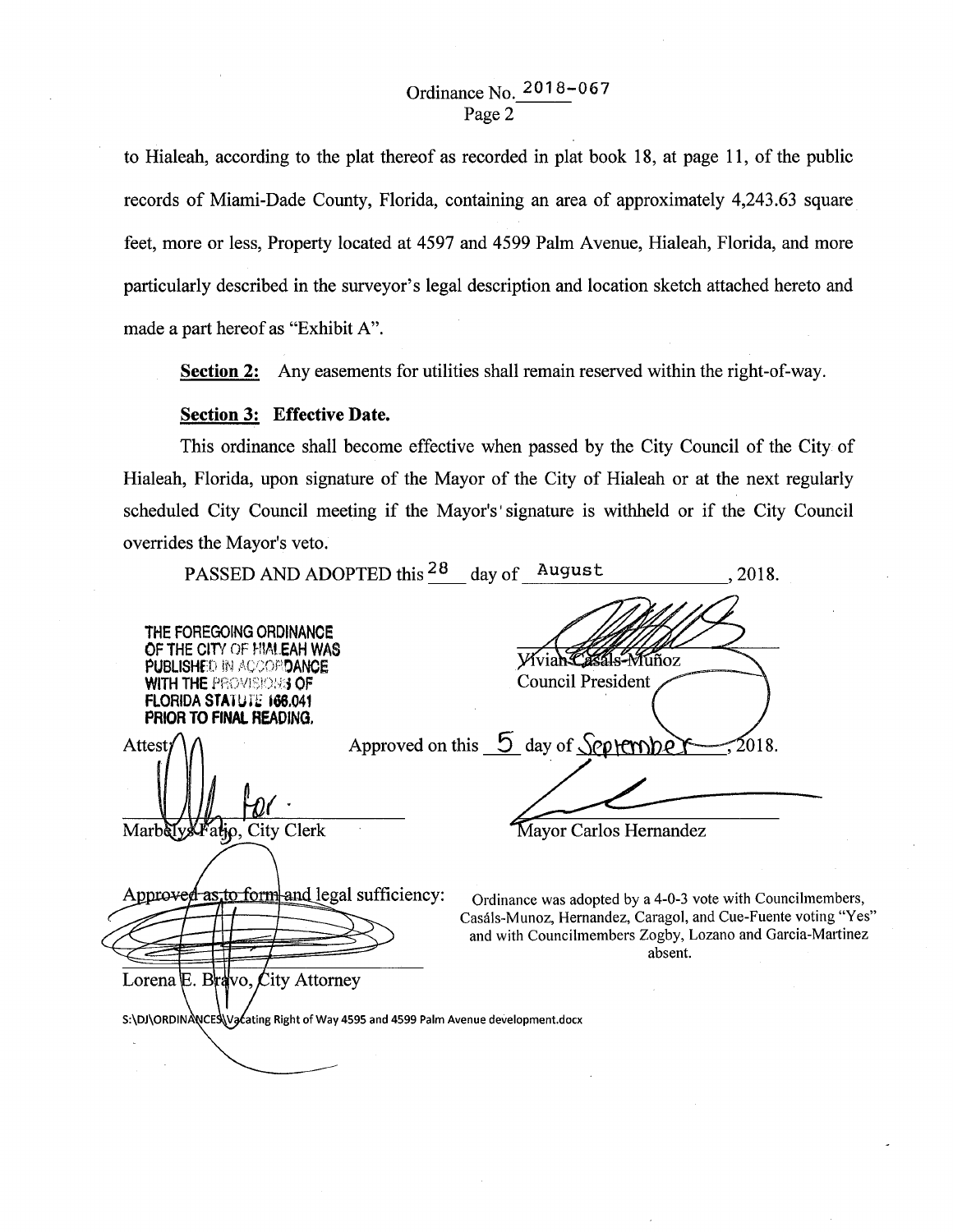